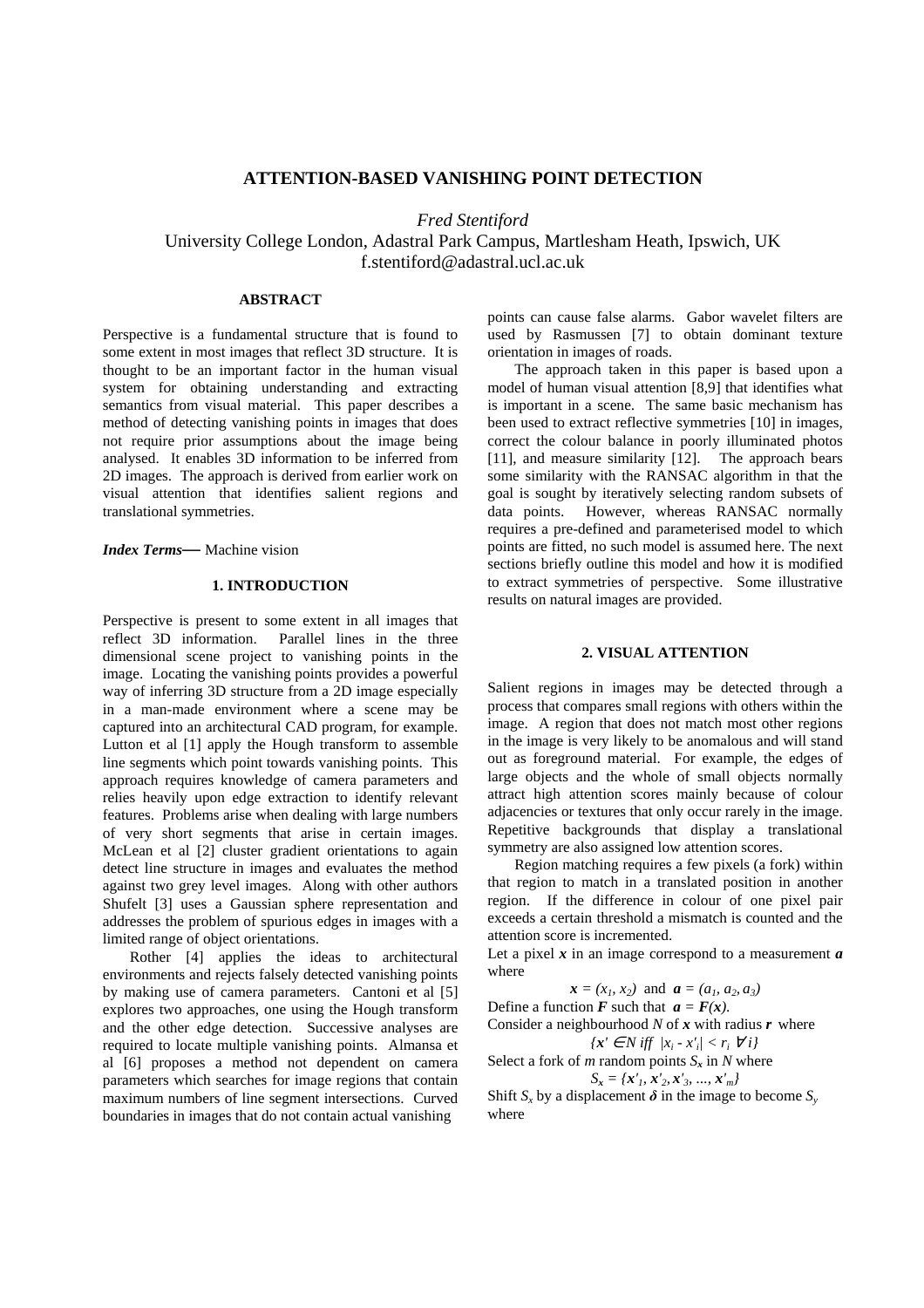

Figure 1. Fork at x mismatching at y with  $\delta = (6, 4)$ .

 $S_y = \{x'_1 + \delta, x'_2 + \delta, ..., x'_m + \delta\}$  and  $y = x + \delta$  The fork  $S_x$ matches *S<sup>y</sup>* if

$$
|F_j(x')\cdot F_j(x'+\delta_i)| < \varepsilon_j \ \forall \ i,j.
$$

In Figure 1 a fork of  $m = 4$  pixels  $x^r$  is selected in the neighbourhood of a pixel *x* and is shown mismatching in the neighbourhood of pixel *y*. The neighbourhood of the second pixel *y* matches the first if the colour intensities of the corresponding pixels all have values within  $\epsilon$  of each other. The attention score  $V(x)$  for each pixel x is incremented each time a mismatch occurs in the fork comparisons with a sequence of pixels *y*. A location *x* will be worthy of attention if a sequence of *t* forks matches only a few other neighbourhoods in the space. Pixels x that achieve high mismatching scores over a range of *t* forks *Sx* and pixels *y* are thereby assigned a high estimate of visual attention. An application to image compression is described in [9]. It should be noted that this technique takes no account of saliency which might arise from semantic relationships with other images.

### **3. VANISHING POINT DETECTION**

In this paper measures of perspective are computed using the same mechanism for measuring attention, except that forks are passed through a perspective transform *before* translation and testing for a match. Peaks in the distributions of matches across the image indicate the locations of vanishing points in the image. Forks are constrained to include some (*h*) pixels that mismatch each other. This ensures that the measure is directed towards attentive regions of the image and not large background tracts of self-matching sky, for example.

A fork of *m* random pixels  $S_x$  is defined as a set of pixel positions where

 $S_x = \{x_1, x_2, x_3, ..., x_m\}$ . A series of M such forks is given by

$$
S_x^k = \{x_{1k}, x_{2k}, x_{3k}, ..., x_{mk}\} \quad k = 1, 2, ..., M \quad (1)
$$

 $|F_j(x_{pk}) - F_j(x_{qk})| > \varepsilon_j$  for at least *h* values of *p*. Transformed forks  $S_y^k$  are generated by transforming

the  $S_x^k$  where

$$
S_{y}^{k} = \{y_{1k}, y_{2k}, y_{3k}, ..., y_{mk}\}
$$

with  $x_0 - y_{ik} = \alpha \left[ x_0 - x_{ik} \right] \ \forall \ i, k \qquad (2)$ where  $\alpha$  is a scalar constant and  $x_0$  is the location of a potential vanishing point.

The fork  $S_y^k$  is now a perspective transformed and shifted version of  $S_x^k$ , and matches the pixels in  $S_x^k$  indicating a possible vanishing point at *x0* if

$$
|F_j(\mathbf{x}_{ik}) - F_j(\mathbf{y}_{ik})| < \varepsilon_j \ \ \forall \ i,j.
$$

Figure 2 shows a 5 pixel fork matching an image and its perspective transform also matching the image thereby providing evidence for a possible vanishing point at the dot. In this case transformed versions of all forks containing just white pixels would trivially match the background and are excluded by (1). Distributions of measures of the strength of perspective across the image are produced in the following steps:

- 1. Set histogram of perspective values to zero.
- 2. For each image pixel  $(i,j)$   $(x_0$  in (2))
- 3. Generate a fork  $S_x^k$  with *h* pixels mismatching remaining *(m-h)* pixels and including pixel (*i,j*)
- 4. Transform  $S_x^k$  with  $\alpha = 1/2$ .
- 5. If  $S^k$  matches increment histogram bin at  $(i,j)$ .
- 6. Loop to step  $3 k = M$  times.

Loop to step 2 for each pixel.

#### **4. RESULTS**

A number of images from the Corel Database with obvious perspective structure were processed and the measure of perspective at each pixel calculated as above. In these results, except where otherwise stated, the number of elements (*m*) in each fork was set at 12, the number of comparisons  $(M)$  at 100, and  $\alpha$  at 0.5. Performance was not very sensitive to  $\alpha$ , however values close to unity or zero gave noisy results and a middle value was used. The position of the peak marking the principal vanishing point was indicated on the image and the individual scores plotted as 3D histograms.

In Figure 3 the perspective of the road, trees and sky all appear to converge on virtually the same point. The distribution of highest scores centre on a maximum value in this same area. Figure 4 shows the distribution of scores generated using single and 3 pixel forks. It is apparent that the scores become less noisy and are more peaked at the vanishing point as the number of fork pixels

with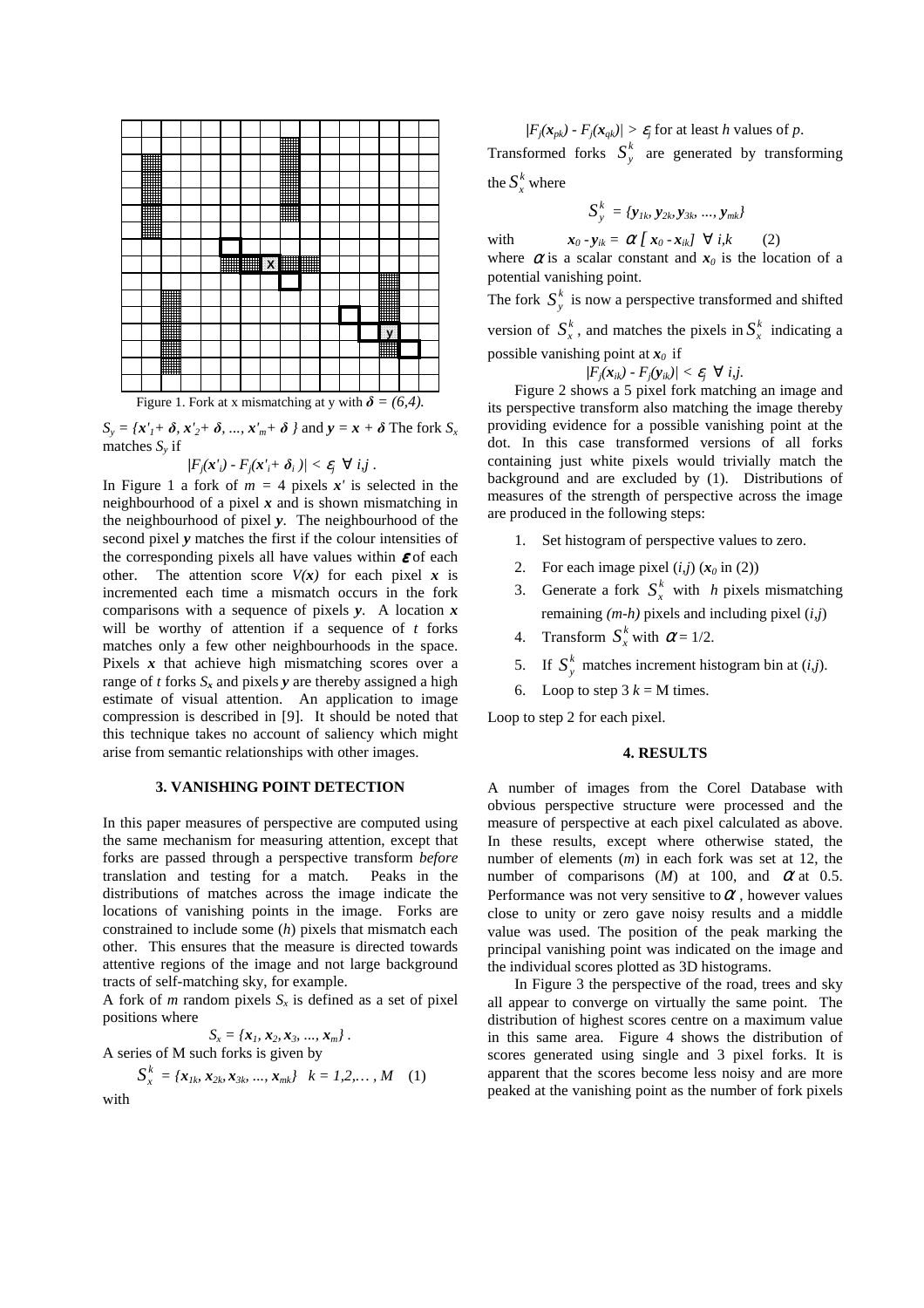

is increased. The peak of perspective is slightly to the left of the entrance in Figure 5 because of the asymmetric vegetation. Subsidiary peaks follow the lines of the hedges on each side. The detected vanishing point in Figure 6 lies on the horizon but slight asymmetry pulls the vanishing point to the right of that which might be indicated by the road. In Figure 7 the same vanishing point is obtained on the extreme right using just a part of the image in Figure 6. Figure 8 highlights those pixels that play a part in the matching during the calculation of scores in the vicinity of the vanishing point in Figure 6. It can be seen that most of the image apart from certain portions of the sky and the path contribute to the score. High scoring pixels cover the neighbourhood of the road as it disappears to the left in Figure 9. The peak takes into account the trees and the sky as well as the road and its markings. Finally the principal vanishing point in figure 10 is identified.

### **5. DISCUSSION**

More accurate results with larger forks could indicate that features containing most perspective information span the whole image rather than more local neighbourhoods.

The results generated in this paper restrict the location of vanishing points to within the boundaries of the image, but the approach is equally applicable to the detection of vanishing points outside the image providing the matching fork pixels  $S_x^k$  and  $S_y^k$  themselves all lie within the image. In this special case of testing for vanishing points at infinity the transform becomes  $y_{ik} = x_{ik} + \delta_{ik}$  and peaks in the distribution of the direction of the shifts  $\delta_{ik}$ for matching forks give the directions of the distant vanishing points.

Key advantages in this approach over other techniques include the absence of the need for the specification of any a priori features that might characterise the presence of perspective, such as edges or resonance with specific types of filter. This method should still function even if the image is blurred and contains no sharp edges. In addition no knowledge is required of camera parameters or their calibration and no restrictions are placed on the minimum strength of any perspective structure that must be present in the data for the algorithm to function effectively. Finally there is no manual intervention necessary to either initialise or guide the process. However, further work is clearly necessary to assess the performance on much larger sets of data.

The results reported in this paper have been produced with 100 iterations of fork generation per pixel. Although the computational steps are very simple there are a large number of them and a vanishing point analysis takes about 10 seconds on a 1.8GHz machine running in C++. The computation may be reduced on a sequential machine by only scoring sampled pixels where it may not be necessary to obtain positional accuracy to the nearest pixel. However, the matching of forks can be carried out in parallel as each match is independent of the next and related implementations on the Texas Instruments DM642 DSP platform indicate that processing can take place at video speeds.

#### **6. CONCLUSIONS**

This paper has described a technique for extracting vanishing points in images that does not require manual intervention or the prior specification of features that characterise perspective. The features or forks are produced through a modified attention focussing mechanism that selects the best positions that maximise the matching of forks after a perspective transform. Future work will be to test the approach on a greater diversity of images and to implement the algorithm at video speeds with a view to capturing scenes for virtual worlds.

This research has been conducted with the support of British Telecom and within the framework of the